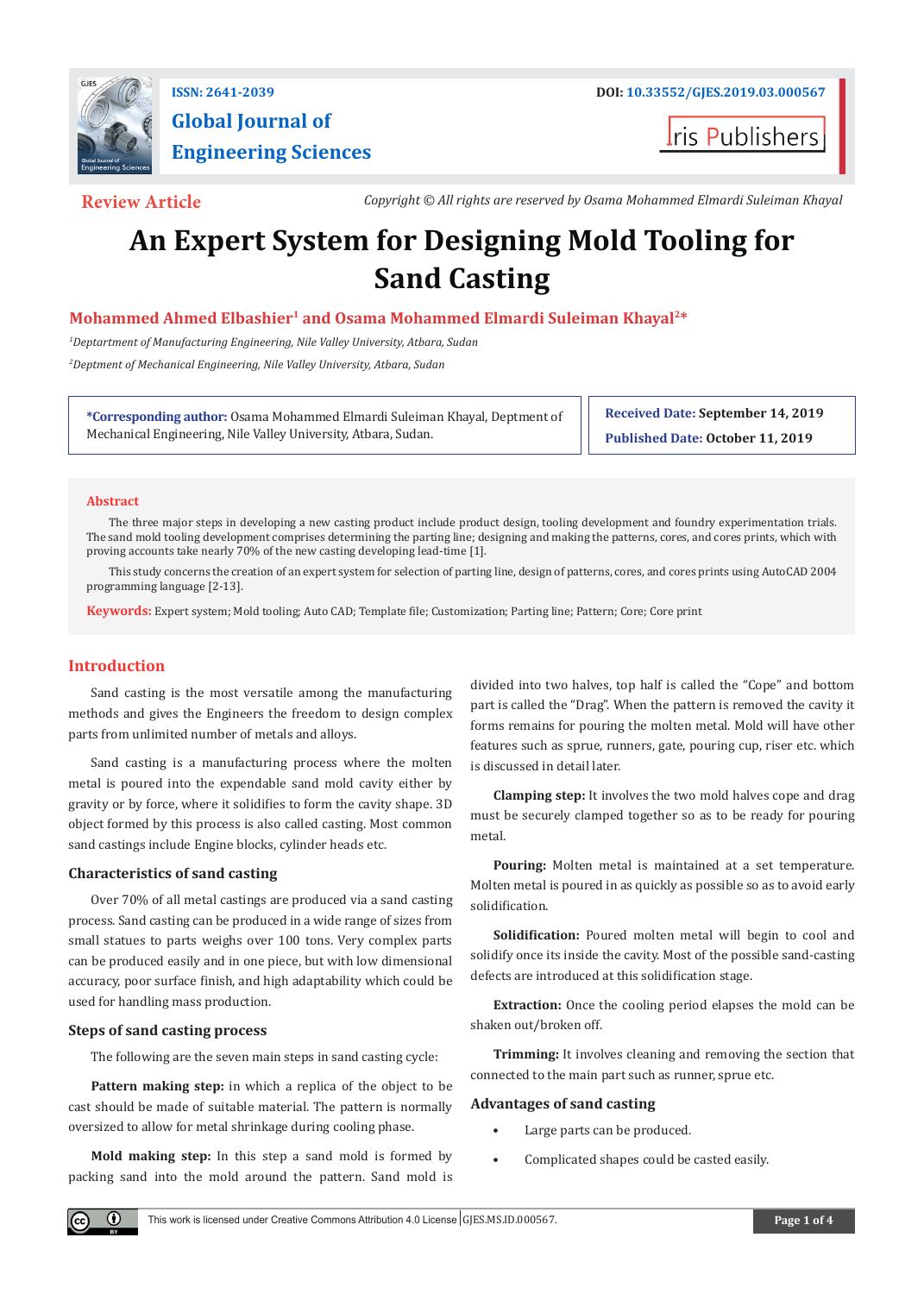- A wide spectrum of choices to select from.
- Tooling and equipment cost is low compared to some other metal forming processes.
- Scrap metal could be recycled.
- Short lead compared to other similar processes.

The three major stages in developing a new casting include product design, tooling development and foundry trials [1]. A casting design would be useless unless the design can be made in the foundry, satisfying all the functional requirements within budget. The cost effectiveness of the process depends highly on the design as this is reflected on the final cast. The decisions made during the design changes would make a big impact on the cost and some of the disadvantages of sand casting can be avoided by designing the part to suit casting. However, there are key sand casting design guidelines to be followed in order to keep costs down. Engineering product designers should understand the reasons as to why some of these techniques are used and consider those during the design stages of the cast.

The tooling development is a critical activity linking product design and manufacturing. The tooling comprises patterns and core boxes (i.e. for sand casting) or dies (i.e. for die casting and investment casting). Tooling design can be further classified as design of main cavity (or the pattern for producing the cavity), other cavities and accessories. The main cavity is produced by bringing together two or more segments of molds, involves selection of the best orientation of part in the mold and determining the parting line. The mold may have a single or multiple cavity depending on part size, requirement and other considerations. Internal cavities in the part, such as holes and undercuts (portions which hinder removal of pattern from mold or part from die), are produced by cores. This requires identification of cored features, design of cores (including their supports, called prints in sand casting) and core boxes for producing the cores. Proper allowances have to be incorporated in the mold cavity and cores for part shrinkage, distortion and subsequent machining. Draft or taper has to be given to facilitate easy removal of the pattern from sand mold or casting from permanent mold. Other cavities include feeders or risers (number, location, shape and, dimensions) to compensate for volumetric shrinkage and gating channels (sprue, runner and in gates) to lead molten metal into the mold. Accessories include cooling, guiding and ejection systems, especially for dies.

The average lead-time for launching a new casting in a foundry may be several weeks or months (depending on the casting complexity), of which tooling development and proving accounts for nearly 70%. The lead-time can be reduced by more than half, especially for intricate castings, using computer-aided systems for product design, tooling development and process optimization [1]. The aim of this paper is to propose an expert system for tooling development using a solid modelling program (AutoCAD 2004) to aid the foundry personnel to reduce the lead time of launching a new casting.

#### **The Software Analysis and Design**

The expert system is designed to hold all the knowledge base built from practice expertise and the well-developed casting technology. The system is developed to select and analyse the parting line, design the patterns, design and analyse cores and cores prints. The work in the system starts by drawing the solid model of the cast product and results on complete dimension mold tools ready for manufacturing

The expert system interacts with user through AutoCAD normal window (model space and layout space). The work in AutoCAD divided into two parts:

**First:** creating a Drawing Template File contains standard settings, which help in drawing, modifying, and presenting the solid model of the casted component. The user can either work on them or modify them.

**Second:** using AutoCAD 2004 customization capability to collect group of tools and commands that help in determining the parting line, modifying the solid model of the casted component to obtain the parts of pattern and core, and providing the design and analyse data in a form of four drop down list menus, and corresponding toolbars.

The settings of the template file are to:

- select a metric measurement system and determination of precision;
- determine of the drawing limits with 1:2 drawing scale;
- create text and dimension styles;
- load different line types one of them (parting line) is created outside AutoCAD using text editor;
- create collection of layers and layer filters;
- Create eight layout sheets named with orthogonal projections of mold segments.

The first group of tools and command named Parting line helps the designer in orienting and parting the solid model and drawing the parting line. The second group of tools and command named Pattern helps in adding the allowances and colors to the part surfaces to obtain the pattern. The third group of tools and command named Core helps in extruding the cores and core prints from holes.

The fourth group of tools and command named Data and Analysis helps in accessing the tables and slides which contains the design data, and also helps in inserting and extracting the analysis data, inserting title block data, and contains the inquiry tools.

In addition to that AutoCAD is linked with three Microsoft Access files contain database tables help in design, creating group of six slides contains recommended data presented automatically through script file, and creating three Attributes Definitions files two for analysis data (core analysis and parting analysis) and the other for title block data.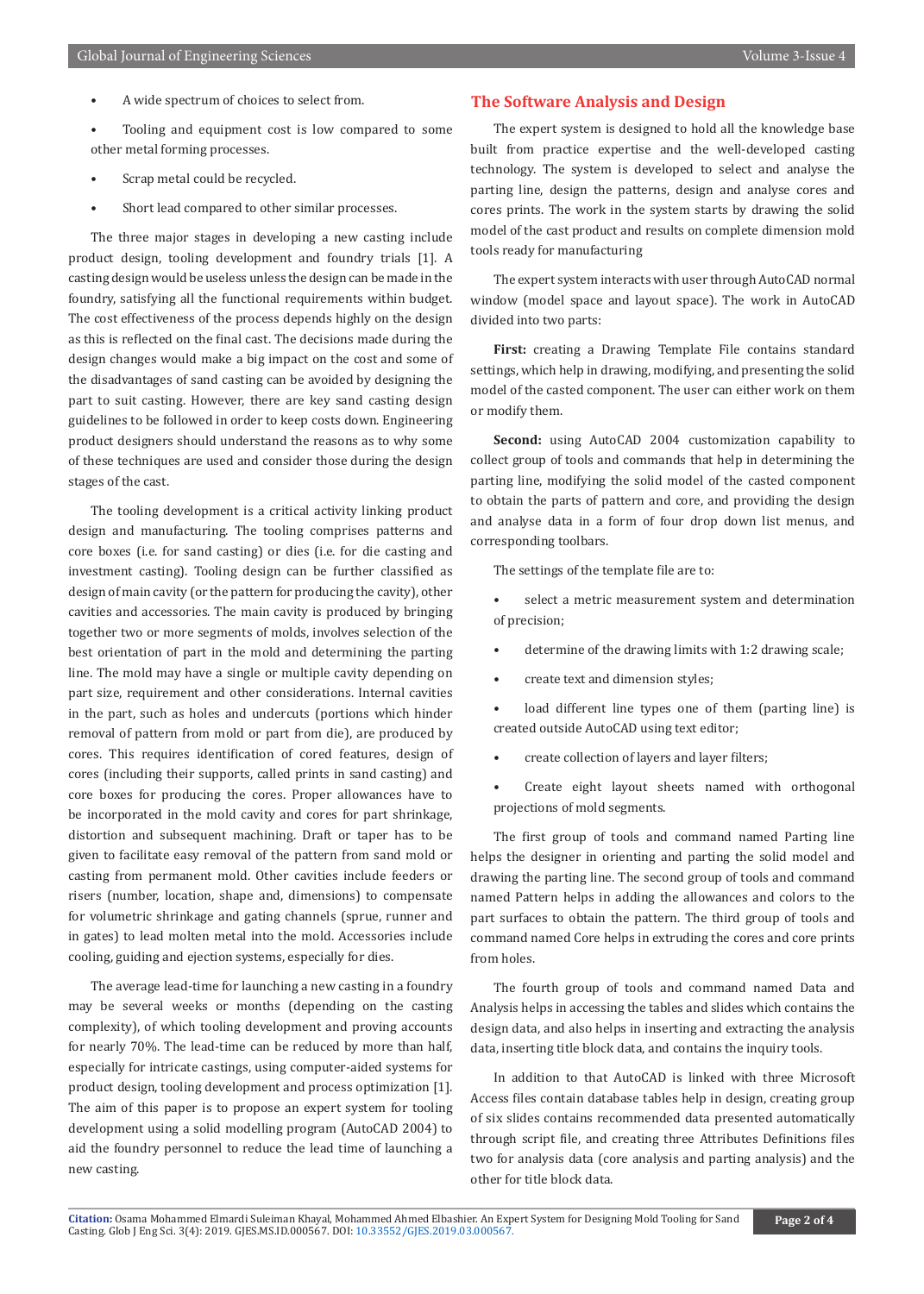#### **The Support Files**

The study includes six slide files and scripts command file.

Three Microsoft access files for database table.

• Two AutoCAD attribute files for data analysis (core and parting analysis).

- Texts file for created parting line.
- Texts file for menus and toolbars.

### **Test Case Example**

**Step (1):** Open the (sand mould design) template file from Start-up dialog box by using a Template button as shown in Figure 1 and Figure 2.





**Figure 2:** Opening the template file.



**Step (2):** Draw the solid model use AutoCAD solid modeling capability (Use special pattern's layer in drawing the model) as shown in Figure 3.

**Step (3):** Load the casting toolbars and menus to modify the model and create the parting line, pattern, core, and core print as shown in Figure 4.

| <b>Faction first</b><br>о                                | Tellen (Rogelex Endored ToolPatino                                                                                                                                                                               |  |
|----------------------------------------------------------|------------------------------------------------------------------------------------------------------------------------------------------------------------------------------------------------------------------|--|
| $2 - 3 - 3$<br>w ep 13<br>0.000<br>alla and Amalous<br>о | <b>Many Group</b><br>adhaan<br><b>KIAD</b><br>Now.<br>يستبان<br><b>All And Analysis</b><br>Felington<br>Forume<br><b>Dates</b><br><b>Claphre</b><br>Ohen Trailige an texture<br>El Show shortcuthaus in ToolTips |  |
| M. Middle Challen Lifetime Front                         | Class   Path                                                                                                                                                                                                     |  |

**Step (4):** Analyze the core and core print design as explained in Figure 5.

|    | <b><i>+ Letter Attributes</i></b><br><b>Block name:</b> Parting analysis | <b>P.M.</b> | and Anadomy |
|----|--------------------------------------------------------------------------|-------------|-------------|
|    | Faring alternative ND                                                    |             |             |
| ì  | NO of undersal consultative                                              |             |             |
|    | Vidure of underud constitutivi                                           |             |             |
|    | Values at component(v) =                                                 |             |             |
|    | <b>Hallmark</b> Model                                                    |             |             |
| da | Hardwr Anworkhabit -                                                     |             |             |
|    | Insteront democratics (+                                                 |             |             |
|    | Draw detance colorial All a                                              |             |             |
|    | Cancel                                                                   |             |             |
|    | $x + 1 + \frac{1}{2}$ (1999) $x - 1 - 1$                                 |             |             |

**Step (5):** Analyse the parting line alternatives as indicated in Figure 6.

|                        | <b><i><i><u><b>D</b> Labor Attorbuion</u></i></i></b> |                                                                         | <b>DN</b> 2000 |
|------------------------|-------------------------------------------------------|-------------------------------------------------------------------------|----------------|
|                        | <b>Buildings</b> Committee                            |                                                                         |                |
|                        | <b>Case Nilly</b>                                     |                                                                         |                |
|                        | Analysis NO                                           |                                                                         |                |
|                        | Con valueable -                                       | ×                                                                       |                |
|                        | Complete volume@igi+                                  | <b>SHA</b>                                                              |                |
|                        | (se parlanghia) -                                     | ×                                                                       |                |
|                        | Complete diamated (i.e.                               | 28                                                                      |                |
|                        | Con material demokratics +                            | ×                                                                       |                |
|                        | <b>Kolas nahá danskačný v</b>                         |                                                                         |                |
|                        | Canal                                                 |                                                                         |                |
| <b>REAL PROPERTY</b>   |                                                       |                                                                         |                |
| <b>Coassid Lissert</b> |                                                       |                                                                         |                |
|                        |                                                       | Specify constitue point or Dicate-5-7-5-Source-Plouis-76-77-75-78-tatal |                |

**Step (6):** Extract the analysis data to Microsoft Excel or text format as shown in Figure 7.